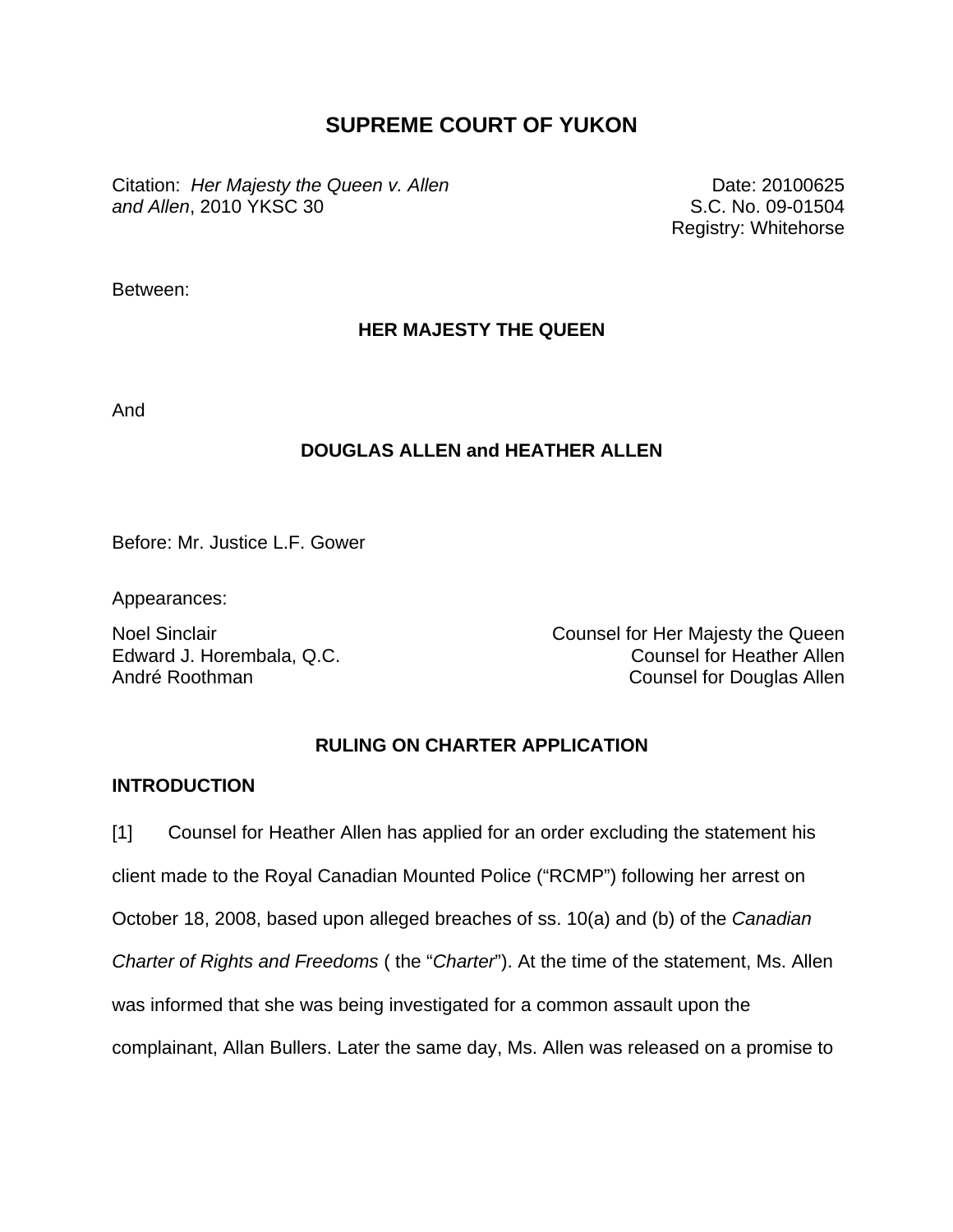appear and an undertaking, each of which similarly alleged a common assault under s. 266 of the *Criminal Code*.

[2] On November 4, 2008, pursuant to a direction from the Crown's office, the RCMP laid an information which jointly charged Heather Allen and her co-accused son, Douglas Allen, with aggravated assault and assault with a weapon upon Mr. Bullers. At the commencement of the trial, Crown counsel, Mr. Sinclair, filed a replacement indictment which reduced the charges against Heather Allen to common assault and aiding or abetting Douglas Allen in committing a common assault on Mr. Bullers.

[3] The charges arise from a dispute between Mr. Bullers, Heather Allen and Douglas Allen at Ms. Allen's residence on October 18, 2008, which resulted in Mr. Bullers being stabbed in the back with a large kitchen knife.

[4] At the hearing of this application, Ms. Allen's counsel acknowledged that the charge his client faced at the time of the statement is the same charge she is now being tried for. However, he submitted that it was fundamentally unfair that his client had been in jeopardy of the serious charges of aggravated assault and assault with a weapon for more than a year and a half. He and suggested that the unfairness smacked of abuse of process, although he was quite careful not to implicate Mr. Sinclair in that regard.

[5] There was no objection by the Crown to my consideration of the potential s. 7 breach as well.

## **ISSUES**

[6] This was a somewhat unusual application in that defence counsel was not specifically alleging any improper conduct or bad faith on the part of either the RCMP or the current Crown prosecutor. Further, defence counsel went so far as to apparently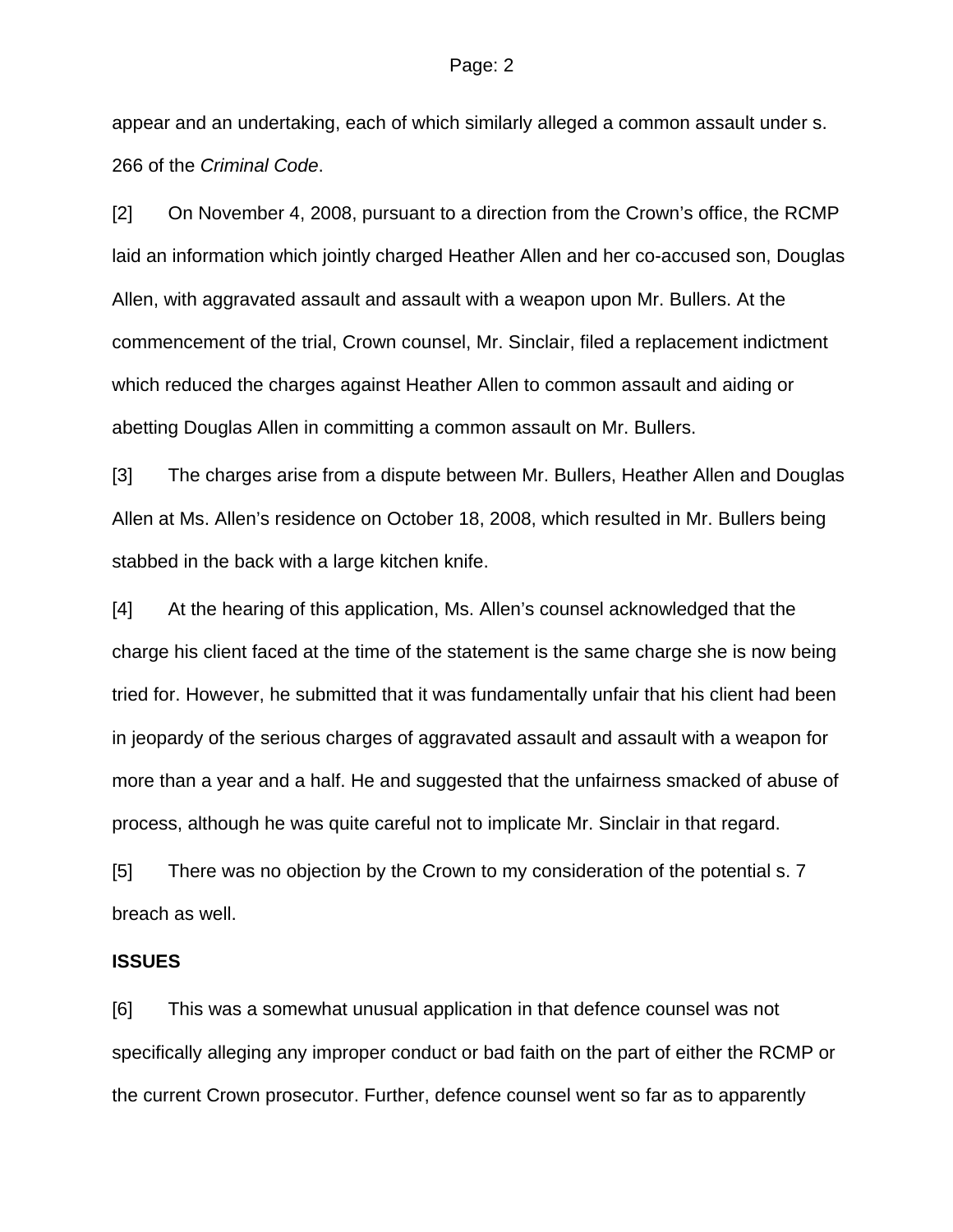concede that the informational and implementational components of ss. 10(a) and (b) of the *Charter* had been satisfied by the RCMP when the statement was taken. However, submitted counsel, the situation changed significantly when the Crown directed that an information be laid charging Ms. Allen with the more serious charges. Further, defence counsel submitted that from that point until the filing of the replacement indictment at the outset of trial, it would have been unfair to admit the statement, given Ms. Allen's increased jeopardy. Finally, notwithstanding that the charges against Ms. Allen were ultimately reduced back to allegations of common assault, it would still be unfair in all the circumstances to admit the statement.

[7] Because of the unusual nature of these arguments, I will attempt to address what I see as the specific issues, even though they were not necessarily framed as such by defence counsel:

- 1. At the time Ms. Allen provided her statement:
	- (a) Was there a breach of her rights under ss. 10(a) or (b) of the *Charter*? Or,
	- (b) Was there a breach of her right to remain silent under s. 7 of the *Charter*?
- 2. At the time of trial:
	- (a) Is there a continuing breach of Ms. Allen's rights to counsel rights under ss. 10(a) or (b)? Or,
	- (b) Is there a continuing breach of her right to remain silent under s. 7 of the *Charter*? Or,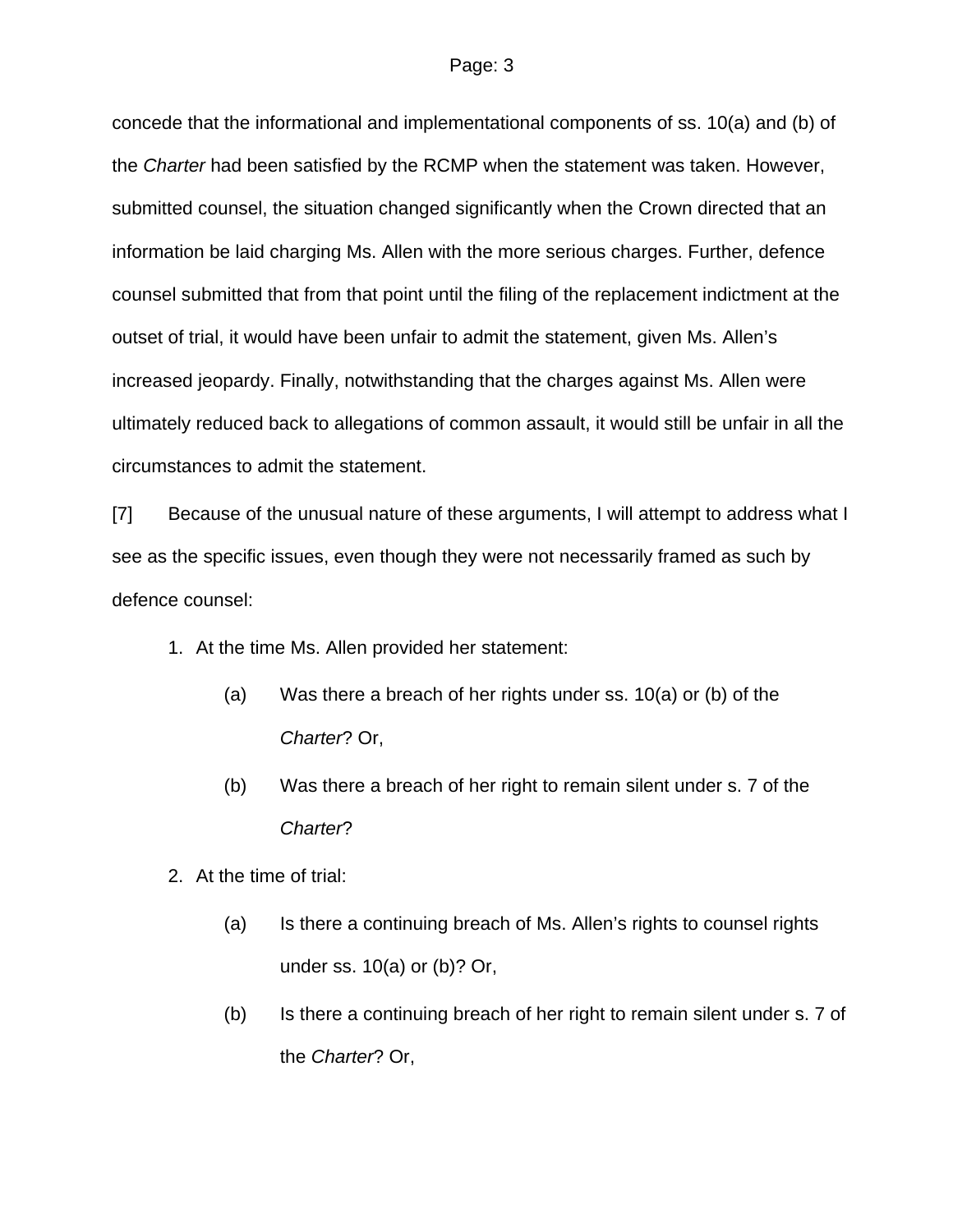(c) Is there any other breach of her "liberty" right under s. 7 of the *Charter*?

#### **FACTS**

[8] Ms. Allen and her son were placed under arrest outside her residence at approximately 2:08 a.m. on October 18, 2008. At that time, they both were told they would be charged with assault with a weapon, and on that basis they were advised of their *Charter* rights under ss. 10(a) and (b) and given the police warning that they need not say anything. Ms. Allen, who was observed by one of the witnesses to be in a hysterical state at the time, indicated that she wanted to speak with a lawyer.

[9] After being transported to the RCMP Whitehorse detachment, Ms. Allen was given an opportunity to speak with counsel on the telephone between 2:42 a.m. and 2:48 a.m.

[10] At about 3:15 a.m. a warned statement was taken from Douglas Allen, which was generally exculpatory of his mother.

[11] At about 5 a.m., the RCMP took at statement from Mr. Bullers at Whitehorse General Hospital.

[12] At about 5:30 a.m., the RCMP officers involved met to discuss the status of the investigation. It was then determined that the nature of the assault and the injuries sustained by Mr. Bullers constituted an aggravated assault *vis-à-vis* Douglas Allen. However, the information the police had at that time regarding Heather Allen was that she had either punched or slapped Mr. Bullers, and it was apparently determined that her charge would be reduced from assault with a weapon down to common assault.

[13] At 6:35 a.m., the lead investigator, Cst. Wright, met with Heather Allen in police cells and informed her that she was being investigated for assault and might be charged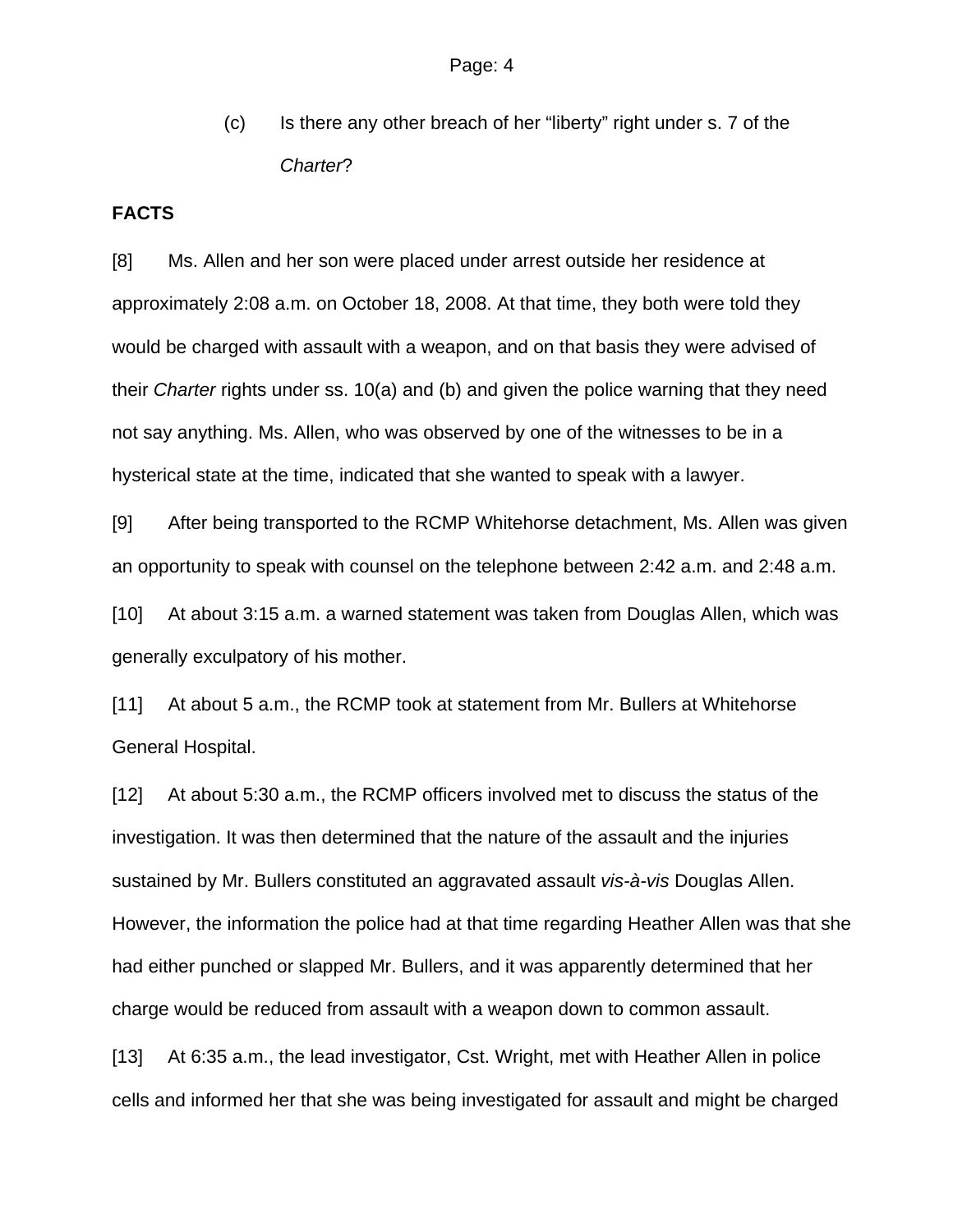with that offence. He then took Ms. Allen to the interview room to obtain the subject statement, commencing at 6:43 a.m. Cst. Wright began by reminding Ms. Allen that she had been arrested at about 2:00 a.m. for assault with a weapon. He re-Chartered and rewarned Ms. Allen. She chose to speak with counsel a second time and was given that opportunity. After returning to the interview room, Cst. Wright again informed her that she was being arrested for assault and may be charged with that offence. She was similarly told the same thing a couple of other times during the interview, including once by another officer. At one point, Ms. Allen confirmed her understanding that she might be charged with assault.

[14] Later in the morning of October 18, 2008, Ms. Allen was released from custody on a promise to appear and an undertaking to a peace officer. As stated, both documents alleged that she had committed an assault, contrary to s. 266 of the *Criminal Code*.

[15] On November 4, 2008, based upon a direction from the Whitehorse Crown prosecutor's office, the RCMP laid an information charging both Heather Allen and Douglas Allen with aggravated assault and assault with a weapon.

[16] A preliminary inquiry was held on June 29, 2009, and both accused were committed to stand trial on both counts.

[17] On August 3, 2009, an initial indictment was filed again alleging that both Ms. Allen and Douglas Allen had committed an aggravated assault and an assault with a weapon upon Mr. Bullers. However, there was an additional count against Ms. Allen of criminal negligence causing bodily harm. Ms. Allen's counsel strongly objected to the addition of this third count, following which the file was transferred to the present prosecutor, Noel Sinclair. Under Mr. Sinclair's carriage, the initial indictment was stayed and replaced by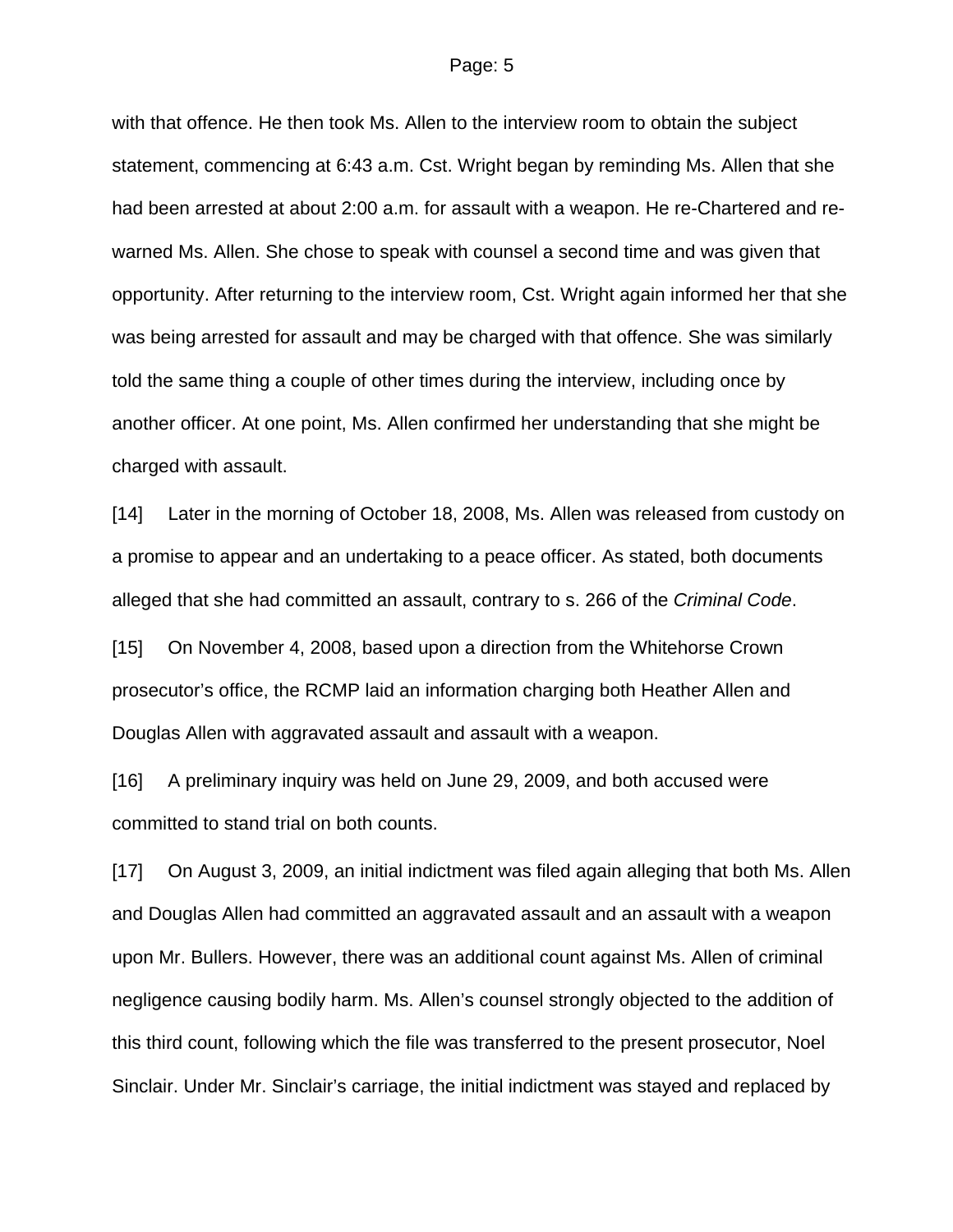an indictment filed September 22, 2009, which dropped the criminal negligence count and once again charged Heather Allen and Douglas Allen with aggravated assault and assault with a weapon.

[18] On the first day of trial, June 9, 2010, Mr. Sinclair filed a further replacement indictment in which the charges against Ms. Allen were reduced to common assault and aiding or abetting Douglas Allen in committing a common assault.

#### **ANALYSIS**

[19] On the question of the sufficiency of what Ms. Allen was told about the extent of her jeopardy at the time she provided her statement, counsel are agreed that the leading authorities are *R. v. Smith*, [1991] 1 S.C.R. 714 and *R. v. Evans*, [1991] 1 S.C.R. 869. The Supreme Court released these decisions within weeks of each other in the spring of 1991, with *Smith* coming down first.

[20] In *Smith*, the Crown conceded a violation of the accused's s. 10(a) right to be informed promptly of the reason for his arrest. With respect to the accused's s. 10(b) right to counsel, in order for him to meaningfully exercise the right, the Supreme Court held that he must possess knowledge of the extent of his jeopardy, and a lack of information in this regard can taint any related police warning. In addressing the question of whether the accused's waiver of his right to counsel was valid, McLachlin J., as she then was, speaking for the Court, said at para. 23:

> "In Canada, we have adopted a different approach. We take the view that the accused's understanding of his situation is relevant to whether he has made a valid and informed waiver. This approach is mandated by s. 10(a) of the Charter, which gives the detainee the right to be promptly advised of the reasons for his or her detention. It is exemplified by three related concepts: (1) the "tainting" of a warning as to the right to counsel by lack of information; (2) the idea that one is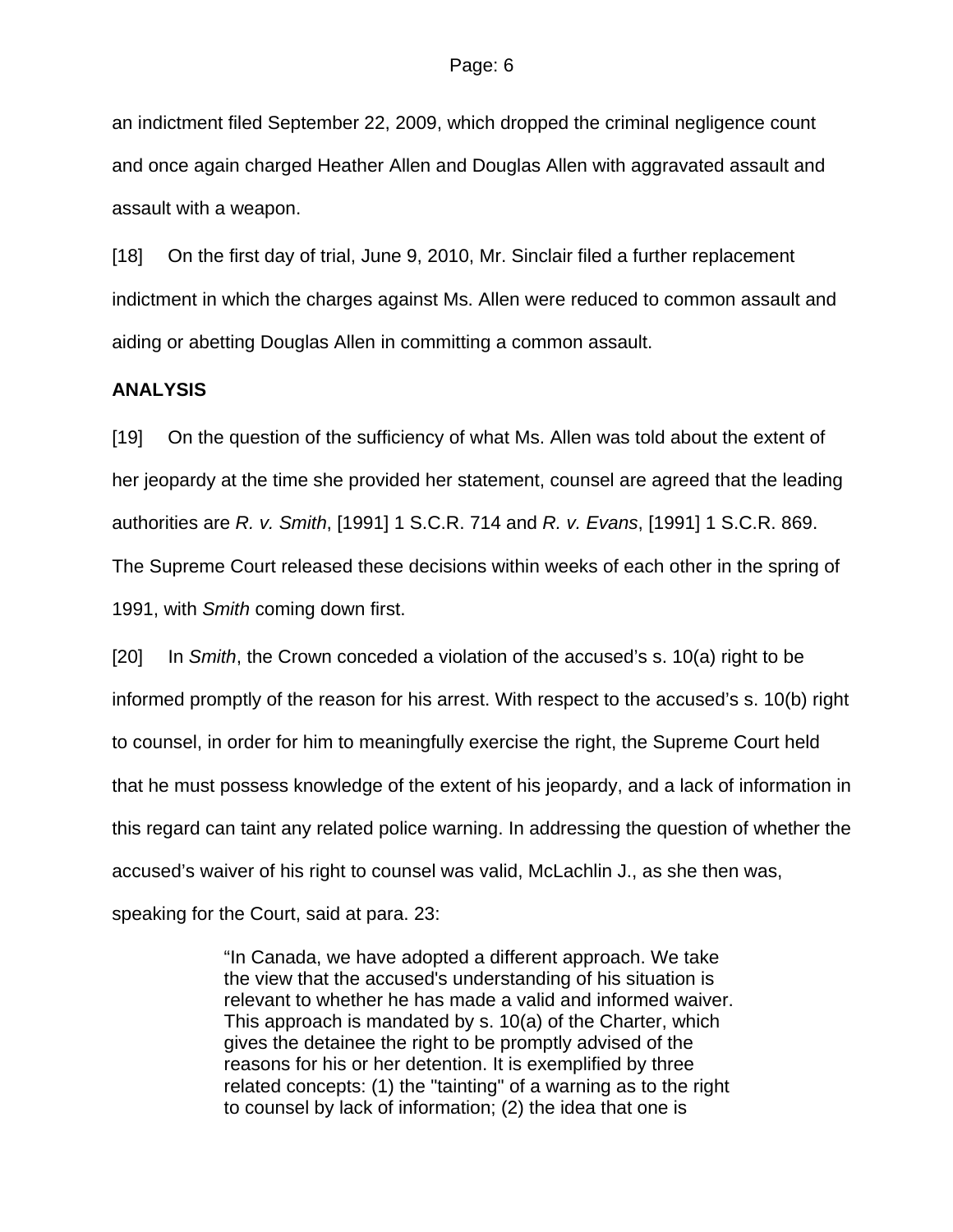entitled to know "the extent of one's jeopardy"; and (3) the concept of "awareness of the consequences" developed in the context of waiver."

[21] Later, at paras. 27 and 28, McLachlin J. clarified that it is not a precondition for a

valid waiver that "full information" be provided to the accused, nor that the police

"precisely identify" the charge being faced. Rather, the emphasis should be on whether

the accused was provided with sufficient information to understand the reality of the

situation in order to make a decision on whether to waive his right to counsel:

"It has never been suggested, however, that full information is required for a valid waiver. Indeed, if this were the case, waivers would seldom be valid, since the police typically do not know the whole story when the accused is arrested. Nor is the failure of the police to precisely identify the charge faced in the words of the Criminal Code necessarily fatal. In the initial stages of an investigation the police themselves may not know the precise offence with which the accused will be charged. Moreover, the words of the Code may be less helpful to a lay person than more common parlance in communicating the extent of jeopardy. Finally, the degree of awareness which the accused may be reasonably assumed to possess in all the circumstances may play a role in determining whether what the police said was sufficient to bring home to him the extent of his jeopardy and the consequences of declining his right to counsel.

The question reduces to this: in this case was the accused possessed of sufficient information to make his waiver of counsel valid? To my mind, to establish [page729] a valid waiver of the right to counsel the trial judge must be satisfied that in all the circumstances revealed by the evidence the accused generally understood the sort of jeopardy he faced when he or she made the decision to dispense with counsel. The accused need not be aware of the precise charge faced. Nor need the accused be made aware of all the factual details of the case. What is required is that he or she be possessed of sufficient information to allow making an informed and appropriate decision as to whether to speak to a lawyer or not. The emphasis should be on the reality of the total situation as it impacts on the understanding of the accused, rather than on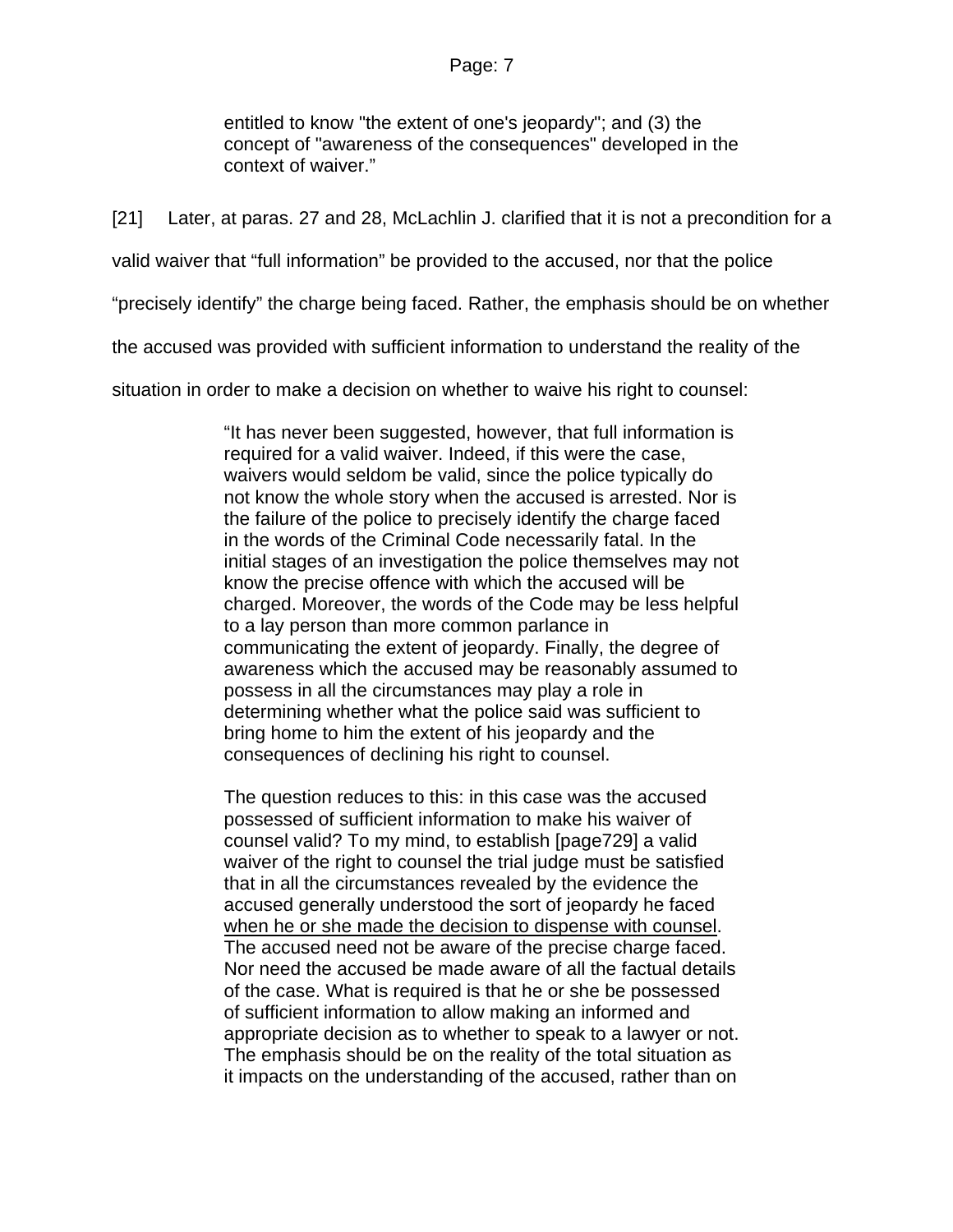technical detail of what the accused may or may not have been told." (my emphasis)

[22] In the subsequent case of *Evans*, the accused argued that his rights under ss. 10(a) and (b) of the *Charter* had been violated. The police suspected that the accused's older brother was involved in the killing of two women and that the accused had some knowledge of this. They initially arrested the accused on a charge of trafficking marijuana in the hope that he would provide some evidence against his brother. However, during the course of the interrogation, the accused became the principal suspect in the two murders. The police did not inform the accused that he was then being investigated for murder, nor did they repeat his right to counsel when his circumstances changed. McLachlin J., speaking for the majority, repeated her earlier statements in *Smith* that, with respect to a potential breach of s. 10(a) of the *Charter*, the focus should be on the substance of what an accused person is told, rather than the specific words used by the police. At para. 35, she said:

> "When considering whether there has been a breach of s. 10(a) of the *Charter*, it is the substance of what the accused can reasonably be supposed to have understood, rather than the formalism of the precise words used, which must govern. The question is whether what the accused was told, viewed reasonably in all the circumstances of the case, was sufficient to permit him to make a reasonable decision to decline to submit to arrest, or alternatively, to undermine his right to counsel under s. 10(b)."

[23] On the facts in *Evans*, McLachlin J. held that the accused was aware that he was being questioned with respect to the killings and that the requirements of s. 10(a) had been met.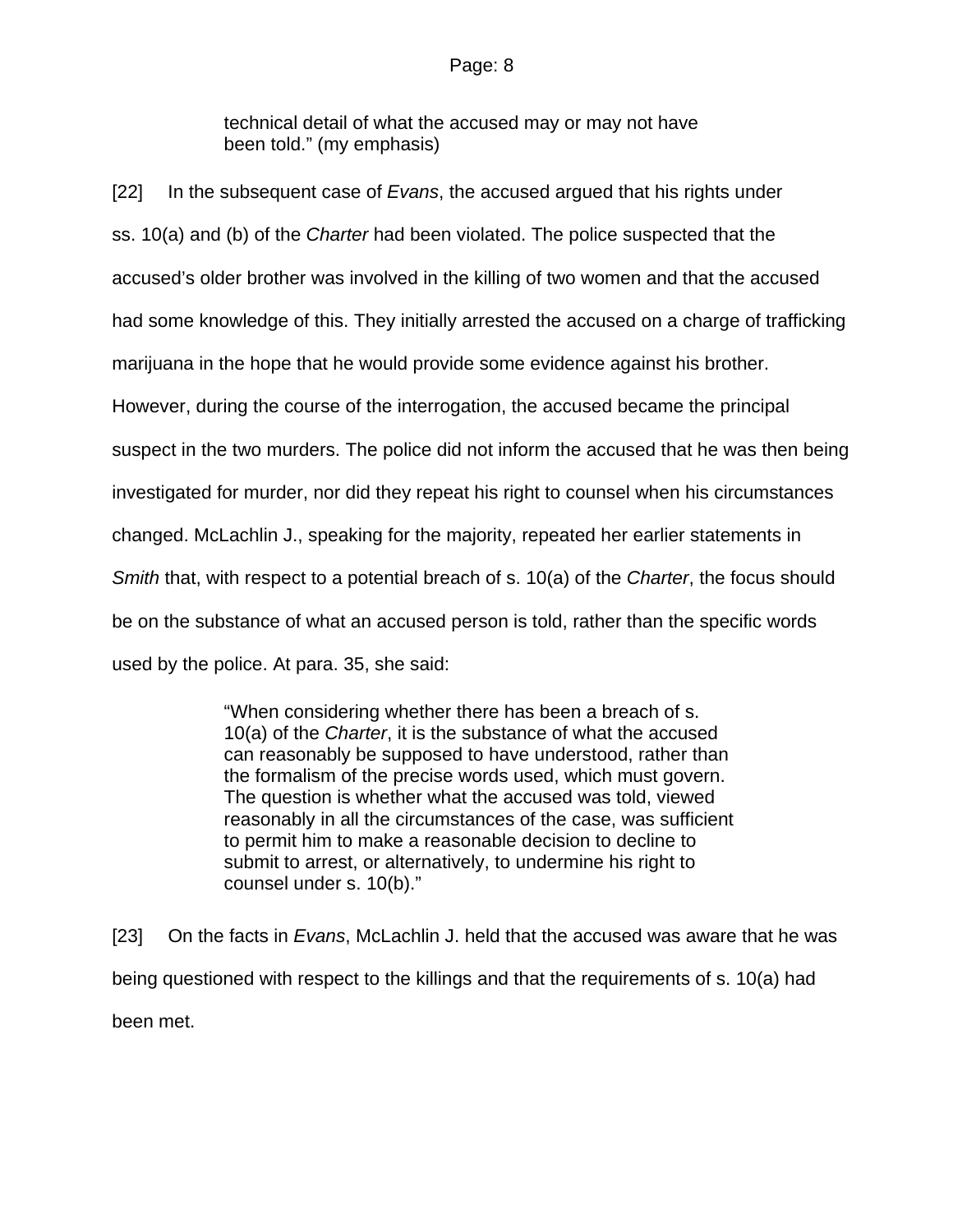[24] With respect to the accused's right to counsel under s. 10(b) of the *Charter*,

McLachlin J. addressed the informational component of the right, as well as the

components relating to its implementation. At paras. 42 and 43, she said:

"The jurisprudence establishes that the duty on the police to inform a detained person of his or her right to counsel encompasses three subsidiary duties: (1) the duty to inform the detainee of his right to counsel; (2) the duty to give the detainee who so wishes a reasonable opportunity to exercise the right to retain and instruct counsel without delay; and (3) the duty to refrain from eliciting evidence from the detainee until the detainee has had a reasonable opportunity to retain and instruct counsel…

The right to be advised of the right to counsel arguably arises at three points in the dealings of the police with the appellant. The first is the failure of the police upon arresting the appellant to take steps to assist him in understanding his right after he indicated he did not. The second is the failure of the police to reaffirm the appellant's right to counsel when the nature of the investigation changed. The third is the taking of a written statement after the appellant indicated that he would like to speak to a lawyer." (my emphasis)

[25] As is evident from the paragraph quoted immediately above, McLachlin J. found

that the police failed to make a reasonable effort to explain the accused's right to counsel

to him, when he indicated he did not understand that right. However, more relevant to the

case at bar are McLachlin J.'s comments regarding failure of the police to reiterate the

accused's right to counsel after the nature of their investigation changed. She pursued

this latter point in greater details at paras. 47 and 48, and because her comments are

particularly relevant to my analysis, I will set them out in full, despite their length:

"A second violation of the appellant's s. 10(b) right occurred when the police failed to reiterate the appellant's right to counsel after the nature of their investigation changed and the appellant became a suspect in the two killings. This Court's judgment in *R. v. Black*, supra, per Wilson J., makes it clear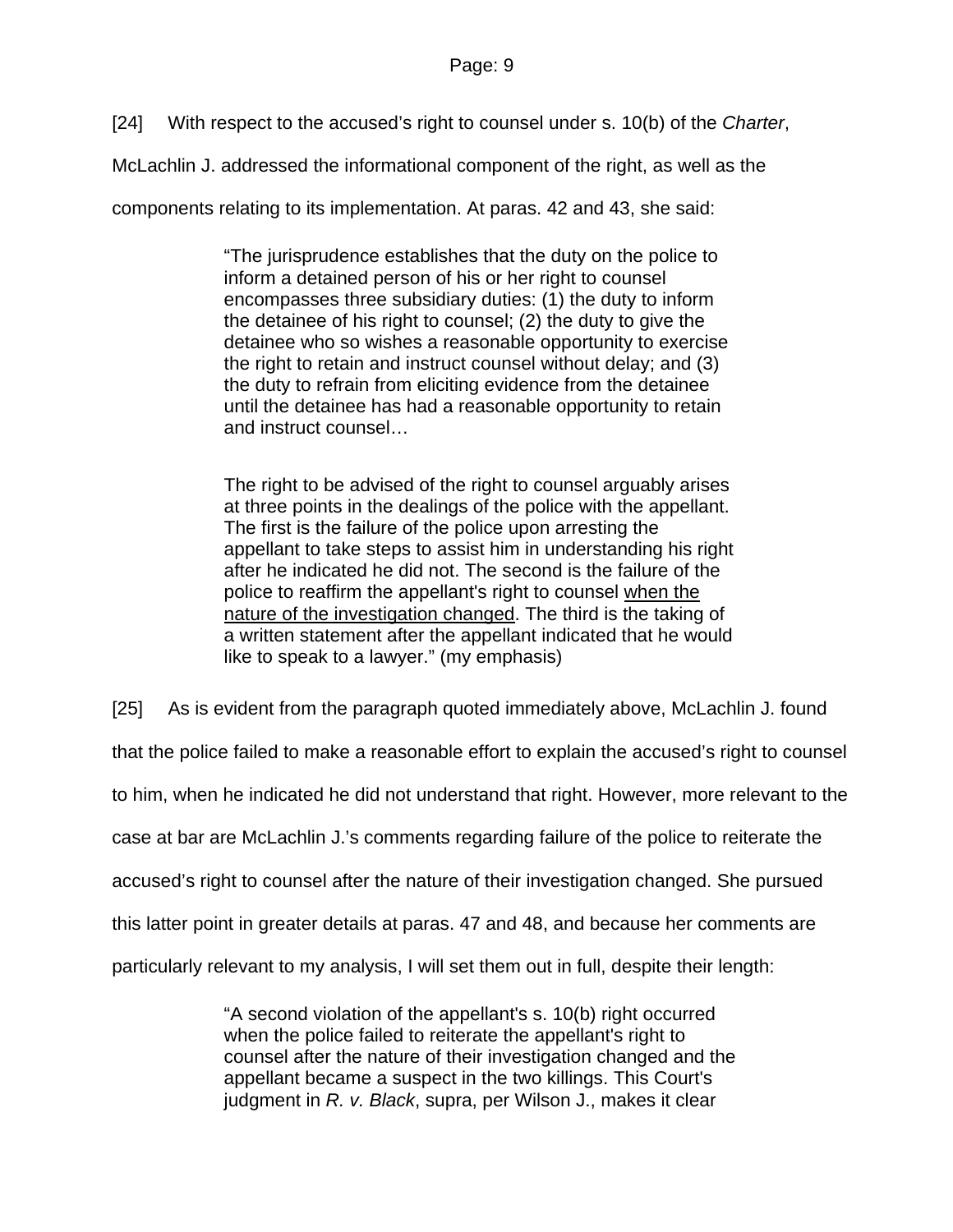that there is a duty on the police to advise the accused of his or her right to counsel a second time when new circumstances arise indicating that the accused is a suspect for a different, more serious crime than was the case at the time of the first warning. This is because the accused's decision as to whether to obtain a lawyer may well be affected by the seriousness of the charge he or she faces. The new circumstances give rise to a new and different situation, one requiring reconsideration of an initial waiver of the right to counsel. On this point I prefer the judgment of *R. v. Nelson* [\(1982\), 32 C.R. \(3d\) 256](http://www.lexisnexis.com/ca/legal/search/runRemoteLink.do?langcountry=CA&linkInfo=F%23CA%23CR3%23decisiondate%251982%25sel2%2532%25year%251982%25page%25256%25sel1%251982%25vol%2532%25&risb=21_T9575664413&bct=A&service=citation&A=0.33726404142842625) (Man. Q.B.), to the decision in *R. v. Broyles* [\(1987\), 82 A.R. 238](http://www.lexisnexis.com/ca/legal/search/runRemoteLink.do?langcountry=CA&linkInfo=F%23CA%23AR%23decisiondate%251987%25sel2%2582%25year%251987%25page%25238%25sel1%251987%25vol%2582%25&risb=21_T9575664413&bct=A&service=citation&A=0.9350976089936852) (C.A.). I add that to hold otherwise leaves open the possibility of police manipulation, whereby the police -- hoping to question a suspect in a serious crime without the suspect's lawyer present -- bring in the suspect on a relatively minor offence, one for which a person may not consider it necessary to have a lawyer immediately present, in order to question him or her on the more serious crime.

I should not be taken as suggesting that the police, in the course of an exploratory investigation, must reiterate the right to counsel every time that the investigation touches on a different offence. I do, however, affirm that in order to comply with the first of the three duties set out above, the police must restate the accused's right to counsel when there is a fundamental and discrete change in the purpose of the investigation, one involving a different and unrelated offence or a significantly more serious offence than that contemplated at the time of the warning." (my emphasis)

[26] The comments of Sopinka J. in *Evans* are also helpful. He concurred with the

majority on the s. 10(b) issue, but found that s. 10(a) had been violated as well. With

respect to the latter, he said this at paras. 2 and 4:

"…In the case of s. 10(a), the right is to be informed of the reasons for the arrest or detention. The right to be informed of the true grounds for the arrest or detention is firmly rooted in the common law which required that the detainee be informed in sufficient detail that he or she "knows in substance the reason why it is claimed that this restraint should be imposed"…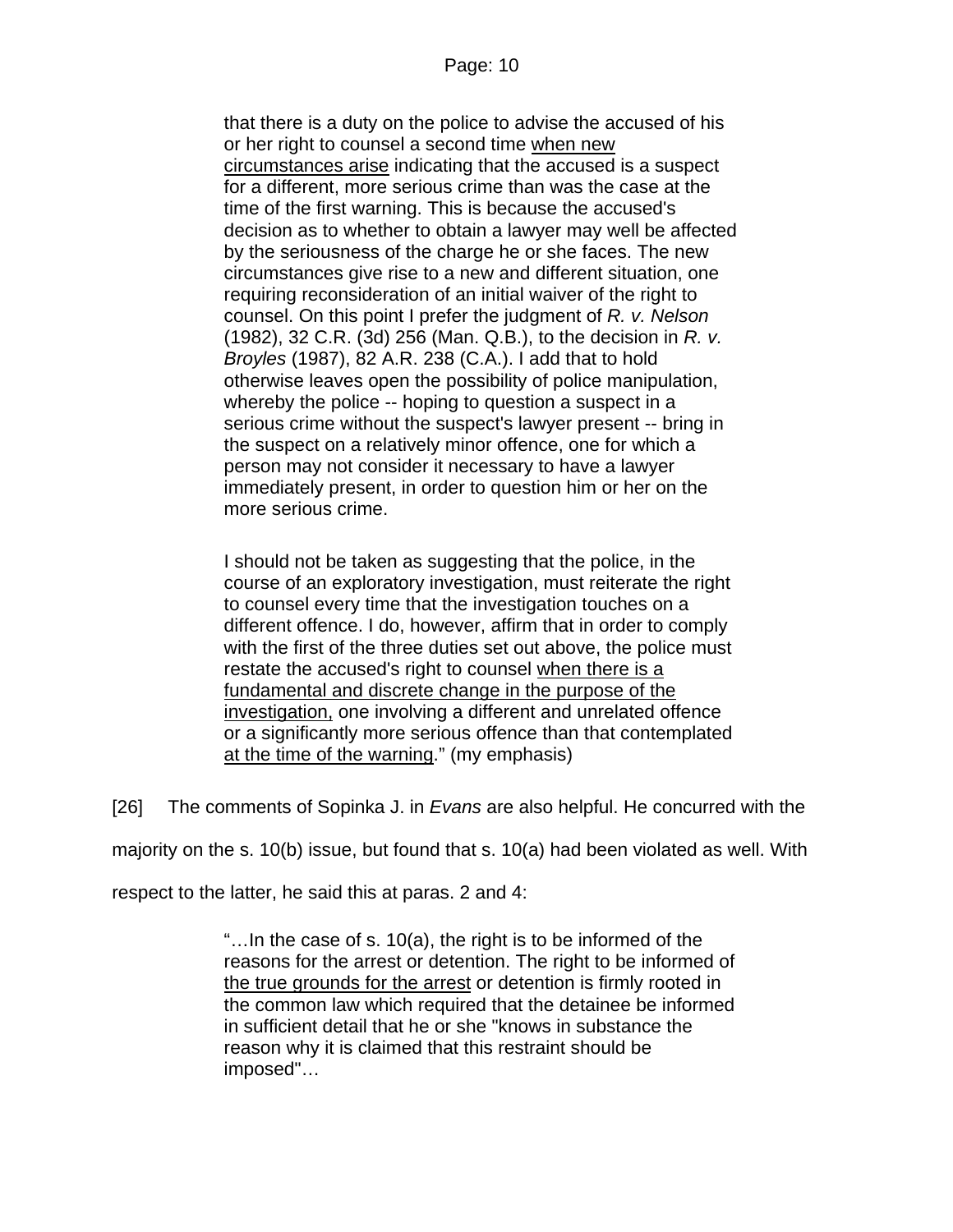...

While in some circumstances the initial questions, which are put before an incriminatory response is obtained, may disclose the true ground for an arrest, in my opinion this is not such a case..." (my emphasis)

[27] Ms. Allen's counsel initially seemed to argue that, when the information that charged his client with aggravated assault and assault with a weapon was laid on November 4, 2008, there had been "a fundamental and discrete change in the purpose of the investigation" to use the language in *Evans*, and that somehow his client's rights under ss. 10(a) and (b) of the *Charter* had been retroactively violated. However, I challenged that proposition by referring to the language I have emphasised in the passages from both *Smith* and *Evans* that indicate that the relevant time to determine whether an accused has been properly informed of the reasons for her arrest, or has been properly informed of her right to counsel and been given an opportunity to implement that right, is when the accused makes the decision to waive the right to counsel. The same could be said of a waiver of the right to silence under s. 7 of the *Charter*. In the context of the case at bar, the relevant time for determining whether Ms. Allen's *Charter* rights were breached is when she was giving her statement to Cst. Wright on the morning of October 18, 2008. Indeed, when confronted on this point, Ms. Allen's counsel seemed to resile somewhat by confirming that he took no issue with the good faith of the RCMP in their dealings with Ms. Allen that morning. In other words, as I understood him, there was no disagreement that, when Cst. Wright told Ms. Allen that she was being investigated for an assault, and might be charged with that offence, that was legitimate information and, to use the words of Sopinka J. in *Evans*, that was then the "true ground" for her arrest. Viewed another way, what Ms. Allen was told at the time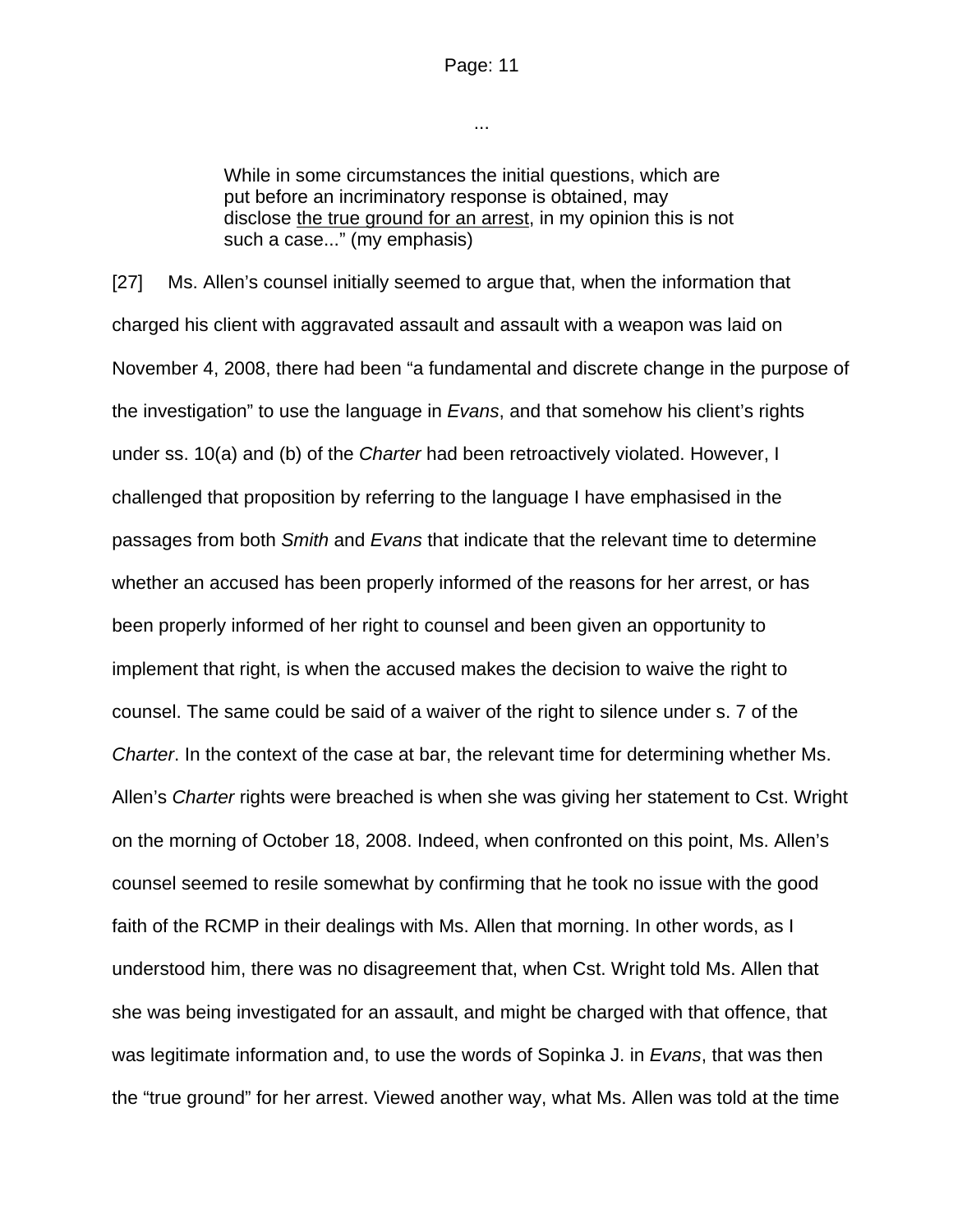she provided her statement was sufficient for her to decide whether to waive her right to silence under s. 7 of the *Charter*.

[28] Crown counsel initially submitted on this application that Ms. Allen's counsel seemed to have conceded that the RCMP met both the informational and implementational components of Ms. Allen's rights under ss. 10(a) and (b) of the *Charter*. Whether Ms. Allen's counsel intended to make that concession or not, I agree with the Crown's second point that the change in circumstances, arising from the direction of the Crown prosecutor's office to file the information on November 4, 2008, did not re-engage any obligation on the police or the state to seek out Ms. Allen to inform her of the increased charges and give her a further opportunity to consult counsel. Those obligations under ss. 10(a) and (b) of the *Charter* were only triggered upon Ms. Allen's arrest (or detention) and terminated as soon as she was released from police custody. [29] This is another way of expressing my point above that the alleged breach of

Ms. Allen's *Charter* rights must be placed in time, and that time was when she decided to waive her right to silence by providing a statement. Thus, contrary to the suggestion of Ms. Allen's counsel, the breach cannot arise retrospectively with the filing of the November 4<sup>th</sup> information.

[30] I also agree with the Crown's final point that, when Ms. Allen conceded that her statement was voluntary, she effectively conceded that her right to silence under s. 7 of the *Charter* had not been violated. As was noted in *R. v. Singh*, 2007 SCC 48, at para. 39, the common law confessions rule is effectively subsumed by the constitutional right to silence in circumstances where a person in authority (e.g. Cst. Wright) is interrogating a detained person, because, in such circumstances, the two tests are functionally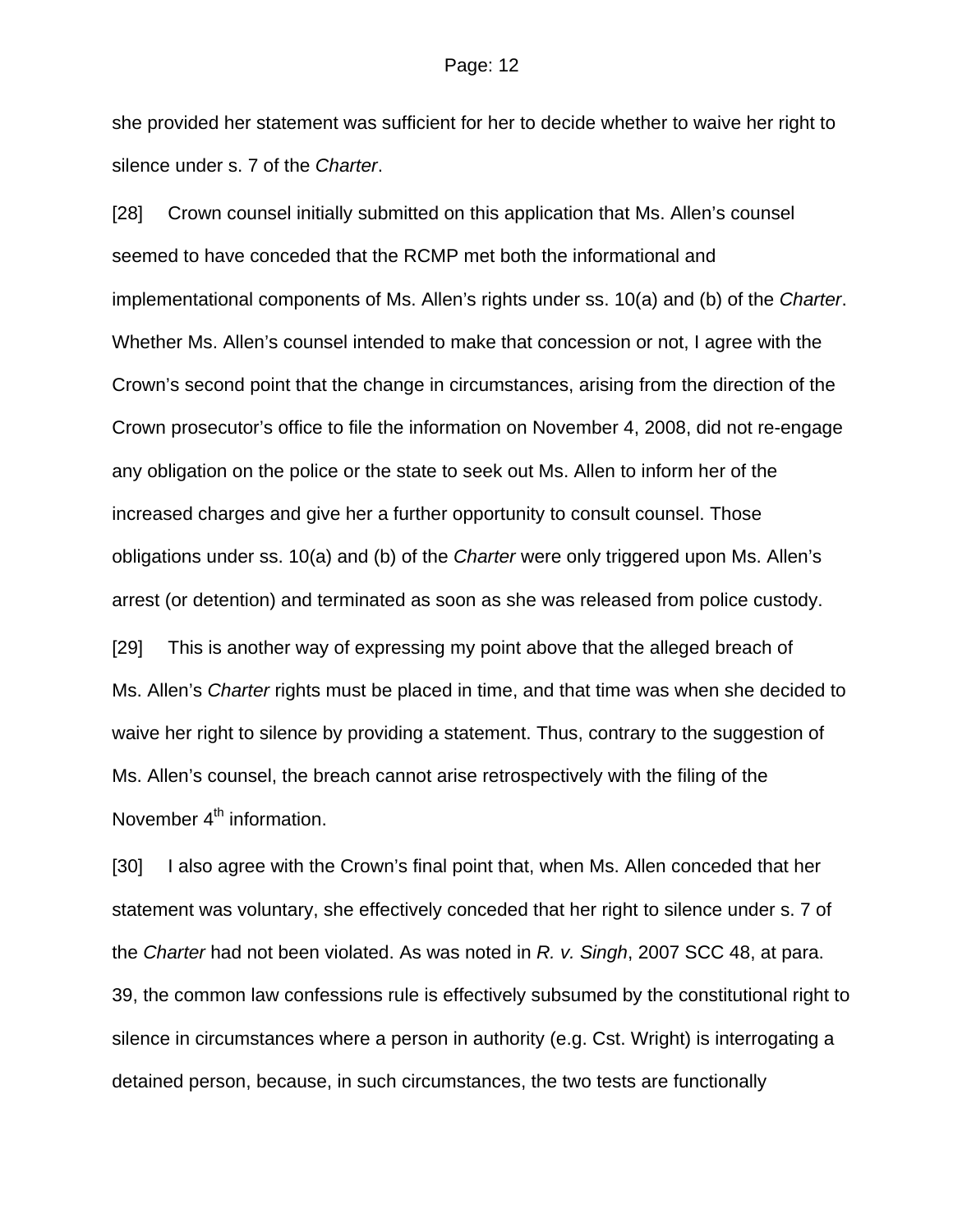equivalent. While s. 7 may provide some "added value" to an accused by the residual protection afforded to the right to silence under s. 7 in certain circumstances (e.g. a statement to an undercover state agent), none of those circumstances exist in this case.

[31] Although Ms. Allen's counsel alluded to an element of abuse of process in this case, he stopped short of squarely making that allegation. In any event, I do not see how such an allegation could have any merit since, in the end result, Ms. Allen is being tried with the very offence which she was told she was being investigated for when she gave her statement. While I am sympathetic to the fact that she was exposed to significantly greater jeopardy for over a year and a half while awaiting trial, there is no basis for suggesting that the type of egregious and unfair conduct or oblique motive on the part of the Crown necessary to ground an abuse of process is present in this case.

#### **CONCLUSION**

[32] At the time that she provided her statement to Cst. Wright on the morning of October 18, 2008:

- a) Ms. Allen had been properly informed of the reason for her arrest, namely an offence of common assault;
- b) Ms. Allen was properly informed of her right to counsel and was given an opportunity to exercise that right on two occasions prior to providing her statement;
- c) Ms. Allen was effectively informed of her right to silence under s. 7 of the *Charter,* by being told she did not have to say anything to Cst. Wright; and
- d) Ms. Allen made a fully informed right to waive her right to silence by providing a statement.